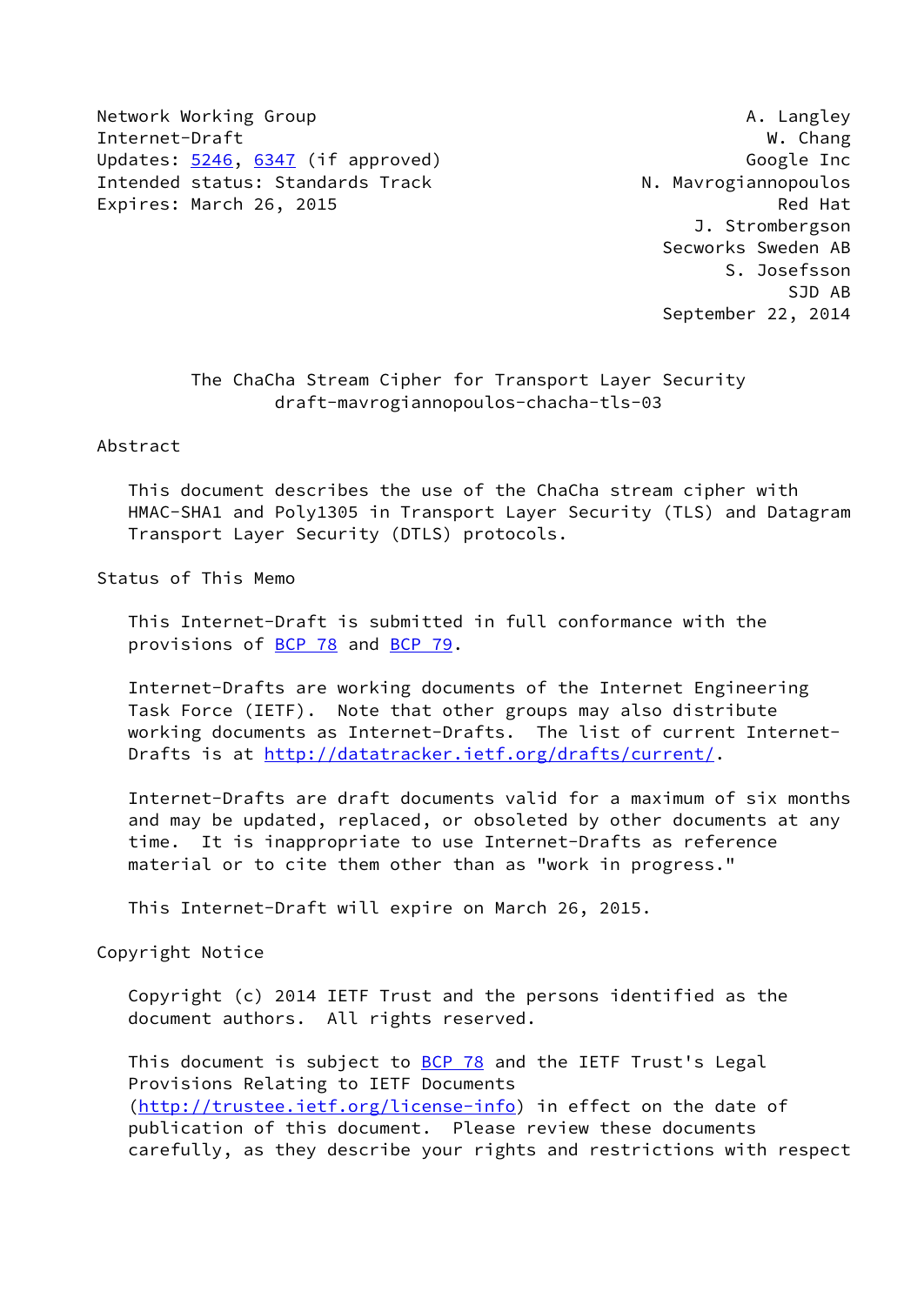<span id="page-1-1"></span>Internet-Draft chacha-tls September 2014

 to this document. Code Components extracted from this document must include Simplified BSD License text as described in Section 4.e of the Trust Legal Provisions and are provided without warranty as described in the Simplified BSD License.

Table of Contents

|                                                            | $\overline{2}$           |
|------------------------------------------------------------|--------------------------|
|                                                            | $\overline{\mathbf{3}}$  |
| The Poly1305 Authenticator<br>3.                           | $\overline{3}$           |
|                                                            | $\overline{3}$           |
| $4.1$ . ChaCha20 Cipher Suites with HMAC-SHA1              | $\overline{4}$           |
| 4.2. ChaCha20 Cipher Suites with Poly1305                  | $\frac{4}{1}$            |
| $\overline{5}$ . Updates to the TLS Standard Stream Cipher | $\frac{5}{2}$            |
| 6.                                                         | $\overline{\phantom{0}}$ |
|                                                            | 6                        |
| 8.                                                         | 6                        |
| 9.                                                         | 6                        |
|                                                            | $\overline{1}$           |
| Normative References<br>10.1.                              | $\overline{1}$           |
| 10.2. Informative References 8                             |                          |
| Authors' Addresses                                         | <u>g</u>                 |
|                                                            |                          |

#### <span id="page-1-0"></span>[1](#page-1-0). Introduction

 This document describes the use of the ChaCha stream cipher in the Transport Layer Security (TLS) version 1.0 [[RFC2246\]](https://datatracker.ietf.org/doc/pdf/rfc2246), TLS version 1.1 [\[RFC4346](https://datatracker.ietf.org/doc/pdf/rfc4346)], and TLS version 1.2 [\[RFC5246](https://datatracker.ietf.org/doc/pdf/rfc5246)] protocols, as well as in the Datagram Transport Layer Security (DTLS) versions 1.0 [[RFC4347](https://datatracker.ietf.org/doc/pdf/rfc4347)] and 1.2 [\[RFC6347](https://datatracker.ietf.org/doc/pdf/rfc6347)]. It can also be used with Secure Sockets Layer (SSL) version 3.0 [\[RFC6101](https://datatracker.ietf.org/doc/pdf/rfc6101)].

ChaCha [\[CHACHA](#page-8-0)] is a stream cipher that has been designed for high performance in software implementations. The cipher has compact implementation and uses few resources and inexpensive operations that makes it suitable for implementation on a wide range of architectures. It has been designed to prevent leakage of information through side channel analysis, has a simple and fast key setup and provides good overall performance. It is a variant of Salsa20 [\[SALSA20SPEC](#page-8-1)] which is one of the selected ciphers in the eSTREAM portfolio [[ESTREAM](#page-8-2)].

Recent attacks [\[CBC-ATTACK](#page-8-3)] have indicated problems with CBC-mode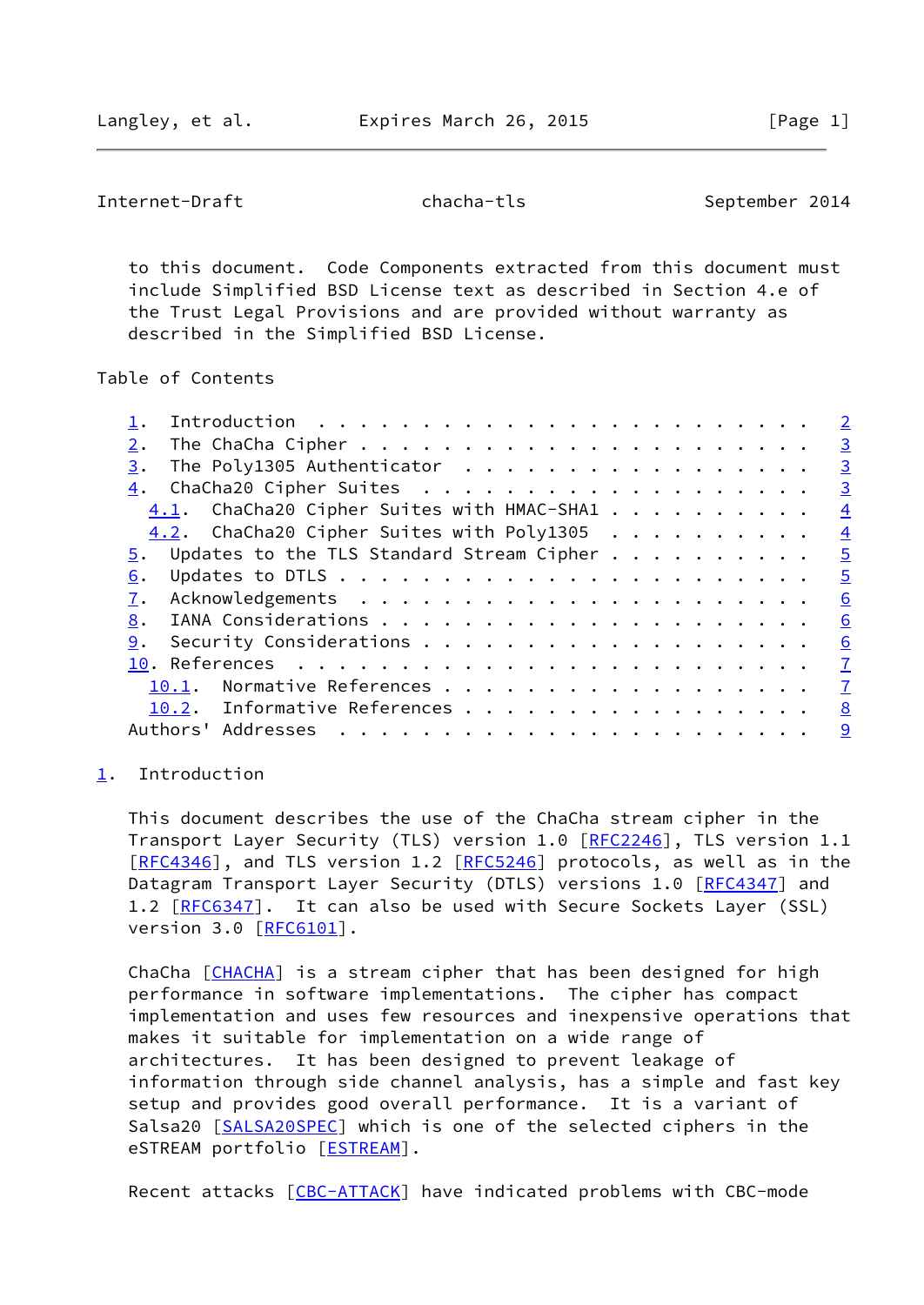cipher suites in TLS and DTLS as well as issues with the only supported stream cipher (RC4) [[RC4-ATTACK\]](#page-8-4). While the existing AEAD (AES-GCM) ciphersuites address some of these issues, concerns about the performance and ease of software implementation are sometimes raised.

| Langley, et al. | Expires March 26, 2015 | [Page 2] |
|-----------------|------------------------|----------|
|                 |                        |          |

<span id="page-2-1"></span>Internet-Draft chacha-tls September 2014

 Therefore, a new stream cipher to replace RC4 and address all the previous issues is needed. It is the purpose of this document to describe a secure stream cipher for both TLS and DTLS that is comparable to RC4 in speed on a wide range of platforms and can be implemented easily without being vulnerable to software side-channel attacks.

<span id="page-2-0"></span>[2](#page-2-0). The ChaCha Cipher

ChaCha [\[CHACHA](#page-8-0)] is a stream cipher developed by D. J. Bernstein in 2008. It is a refinement of Salsa20 and was used as the core of the SHA-3 finalist, BLAKE.

 The variant of ChaCha used in this document is ChaCha with 20 rounds, a 96-bit nonce and a 256 bit key, which will be referred to as ChaCha20 in the rest of this document. This is the conservative variant (with respect to security) of the ChaCha family and is described in [\[I-D.nir-cfrg-chacha20-poly1305](#page-7-4)].

<span id="page-2-2"></span>[3](#page-2-2). The Poly1305 Authenticator

Poly1305 [\[POLY1305](#page-8-5)] is a Wegman-Carter, one-time authenticator designed by D. J. Bernstein. Poly1305 takes a 32-byte, one-time key and a message and produces a 16-byte tag that authenticates the message such that an attacker has a negligible chance of producing a valid tag for an inauthentic message. It is described in [\[I-D.nir-cfrg-chacha20-poly1305](#page-7-4)].

<span id="page-2-3"></span>[4](#page-2-3). ChaCha20 Cipher Suites

 In the next sections different ciphersuites are defined that utilize the ChaCha20 cipher combined with various message authentication methods.

 In all cases, the ChaCha20 cipher, as in [\[I-D.nir-cfrg-chacha20-poly1305](#page-7-4)], uses a 96-bit nonce. That nonce is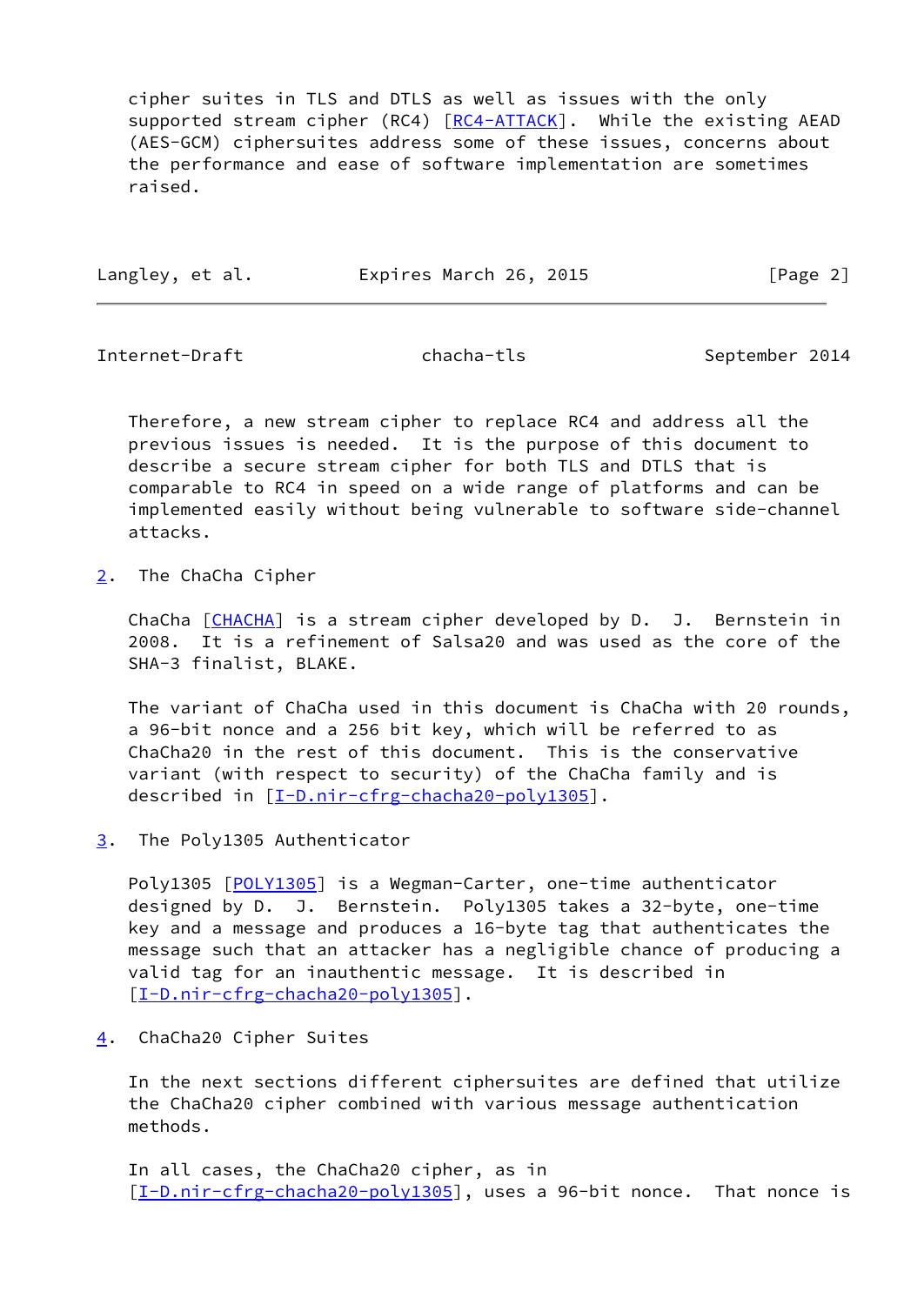updated on the encryption of every TLS record, and is formed as follows.

 struct { opaque salt[4]; opaque record\_counter[8]; } ChaChaNonce;

 The salt is generated as part of the handshake process. It is either the client\_write\_IV (when the client is sending) or the server\_write\_IV (when the server is sending). The salt length (SecurityParameters.fixed\_iv\_length) is 4 bytes. The record\_counter

Langley, et al. **Expires March 26, 2015** [Page 3]

<span id="page-3-1"></span>Internet-Draft chacha-tls chacha-tls September 2014

 is the 64-bit TLS record sequence number. In case of DTLS the record\_counter is formed as the concatenation of the 16-bit epoch with the 48-bit sequence number.

 In both TLS and DTLS the ChaChaNonce is implicit and not sent as part of the packet.

 The pseudorandom function (PRF) for TLS 1.2 is the TLS PRF with SHA-256 as the hash function. When used with TLS versions prior to 1.2, the PRF is calculated as specified in the appropriate version of the TLS specification.

 The RSA, DHE\_RSA, ECDHE\_RSA, ECDHE\_ECDSA, PSK, DHE\_PSK, RSA\_PSK, ECDHE\_PSK key exchanges are performed as defined in [\[RFC5246](https://datatracker.ietf.org/doc/pdf/rfc5246)], [\[RFC4492](https://datatracker.ietf.org/doc/pdf/rfc4492)], and [\[RFC5489](https://datatracker.ietf.org/doc/pdf/rfc5489)].

<span id="page-3-0"></span>[4.1](#page-3-0). ChaCha20 Cipher Suites with HMAC-SHA1

The following CipherSuites are defined.

| TLS_RSA_WITH_CHACHA20_SHA         | $= \{0xTBD, 0xTBD\}$ |  |
|-----------------------------------|----------------------|--|
| TLS_ECDHE_RSA_WITH_CHACHA20_SHA   | $= \{0xTBD, 0xTBD\}$ |  |
| TLS_ECDHE_ECDSA_WITH_CHACHA20_SHA | $= \{0xTBD, 0xTBD\}$ |  |
| TLS_DHE_RSA_WITH_CHACHA20_SHA     | $= \{0xTBD, 0xTBD\}$ |  |
| TLS_DHE_PSK_WITH_CHACHA20_SHA     | $= \{0xTBD, 0xTBD\}$ |  |
| TLS_PSK_WITH_CHACHA20_SHA         | $= \{0xTBD, 0xTBD\}$ |  |
| TLS_ECDHE_PSK_WITH_CHACHA20_SHA   | $= \{0xTBD, 0xTBD\}$ |  |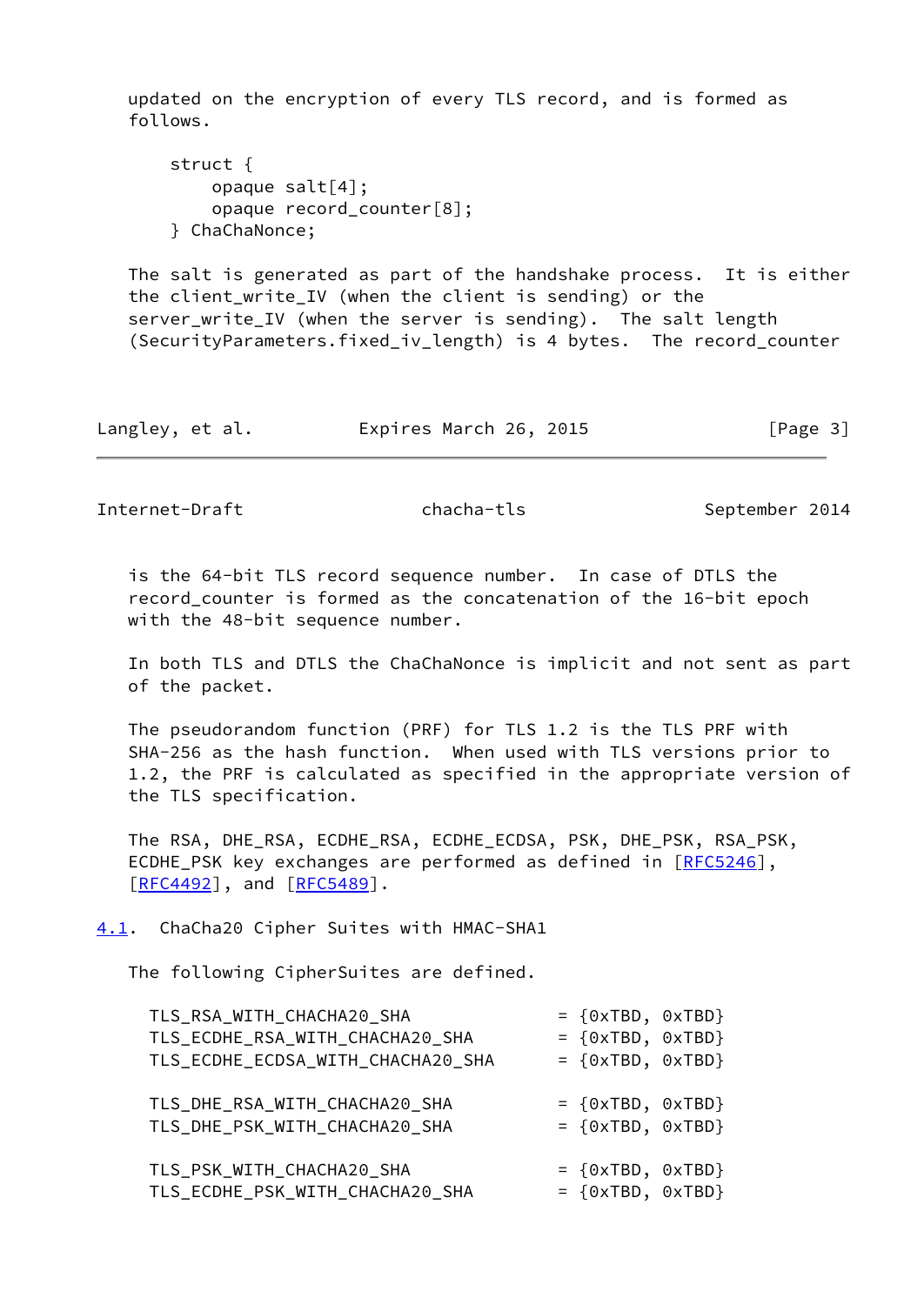The MAC algorithm used in the ciphersuites above is HMAC-SHA1 [\[RFC6234](https://datatracker.ietf.org/doc/pdf/rfc6234)].

### <span id="page-4-0"></span>[4.2](#page-4-0). ChaCha20 Cipher Suites with Poly1305

 The ChaCha20 and Poly1305 primitives are built into an AEAD algorithm [\[RFC5116](https://datatracker.ietf.org/doc/pdf/rfc5116)], AEAD\_CHACHA20\_POLY1305, described in [\[I-D.nir-cfrg-chacha20-poly1305](#page-7-4)]. It takes as input a 256-bit key and a 96-bit nonce.

 When used in TLS, the "record\_iv\_length" is zero and the nonce is set to be the ChaChaNonce. The additional data is seq num + TLSCompressed.type + TLSCompressed.version + TLSCompressed.length, where "+" denotes concatenation.

The following CipherSuites are defined.

| Langley, et al. | Expires March 26, 2015 | [Page 4] |
|-----------------|------------------------|----------|

<span id="page-4-2"></span>Internet-Draft chacha-tls September 2014

| TLS RSA WITH CHACHA20 POLY1305                          | $= \{0 \times TBD, 0 \times TBD\}$ |  |
|---------------------------------------------------------|------------------------------------|--|
| TLS_ECDHE_RSA_WITH_CHACHA20_POLY1305                    | $= \{0 \times TBD, 0 \times TBD\}$ |  |
| TLS_ECDHE_ECDSA_WITH_CHACHA20_POLY1305 = {0xTBD, 0xTBD} |                                    |  |
| TLS_DHE_RSA_WITH_CHACHA20_POLY1305                      | $= \{0xTBD, 0xTBD\}$               |  |
| TLS_DHE_PSK_WITH_CHACHA20_POLY1305                      | $= \{0 \times TBD, 0 \times TBD\}$ |  |
|                                                         |                                    |  |
| TLS_PSK_WITH_CHACHA20_POLY1305                          | $= \{0 \times TBD, 0 \times TBD\}$ |  |
| TLS_ECDHE_PSK_WITH_CHACHA20_POLY1305                    | $= \{0 \times TBD, 0 \times TBD\}$ |  |
| TLS_RSA_PSK_WITH_CHACHA20_POLY1305                      | $= \{0xTBD, 0xTBD\}$               |  |

<span id="page-4-1"></span>[5](#page-4-1). Updates to the TLS Standard Stream Cipher

 The ChaCha20 ciphersuites with HMAC-SHA1 defined in this document differ from the TLS RC4 ciphersuites that have been the basis for the definition of Standard Stream Cipher. Unlike RC4, ChaCha20 requires a nonce per record. This however, does not affect the description of the Standard Stream Cipher if one assumes that a nonce is optional and depends on the cipher's characteristics.

 Hence, this document modifies the Standard Stream Cipher by adding an implicit nonce. The implicit nonce may consist of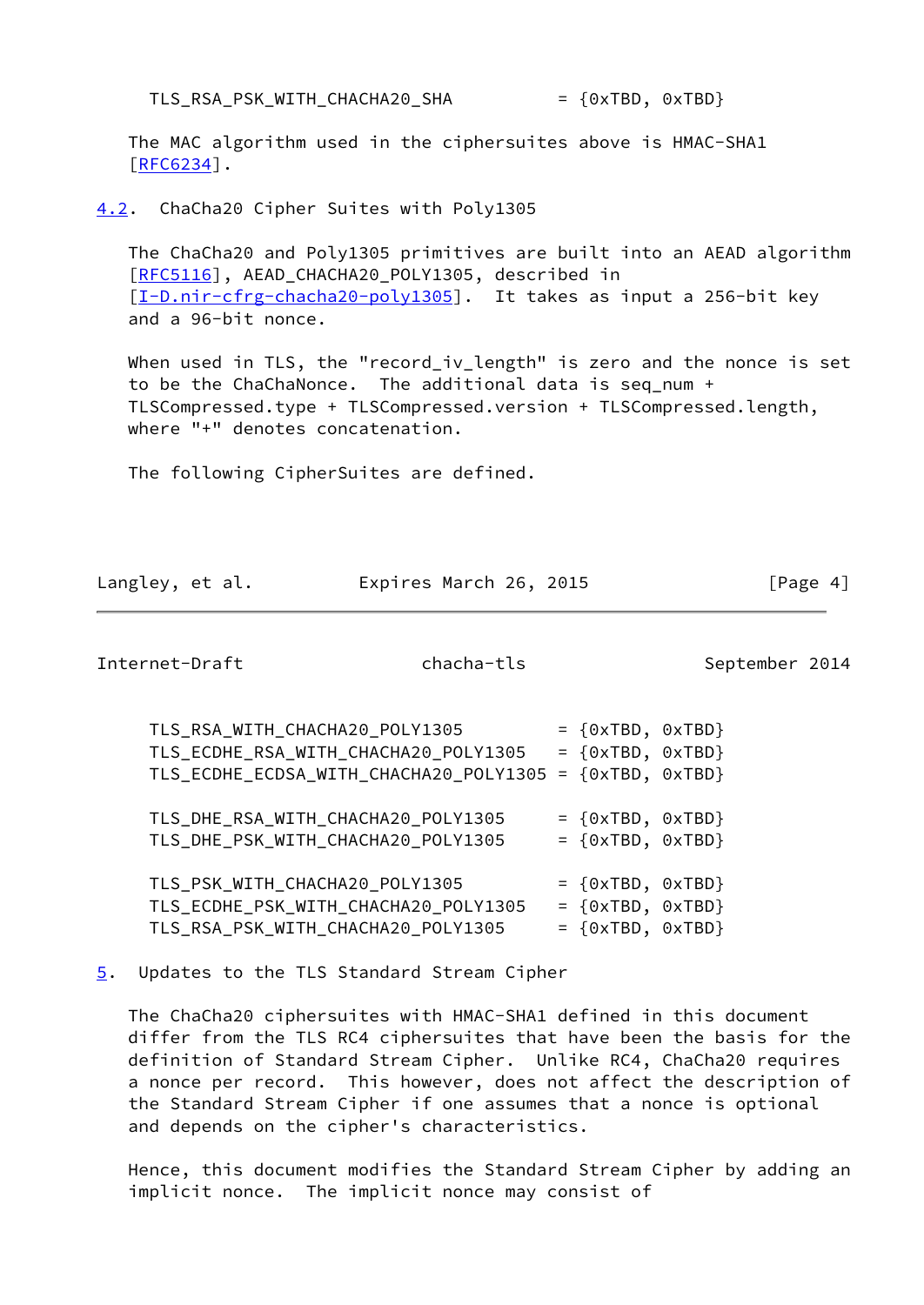- o an optional fixed component ("salt"), generated from the key\_block;
- o a variable component, based on the 64-bit TLS record sequence number or the concatenation of the 16-bit epoch with the 48-bit sequence number in case of DTLS.

 Stream ciphers that don't require a nonce such as RC4 shall ignore it. Other stream ciphers that require a nonce, such as ChaCha20 with HMAC-SHA1, will use the nonce and reset their state on each record.

<span id="page-5-0"></span>[6](#page-5-0). Updates to DTLS

 The DTLS protocol requires the cipher in use to introduce no dependencies between TLS Records to allow lost or rearranged records. For that it explicitly bans stream ciphers (see [Section](https://datatracker.ietf.org/doc/pdf/rfc6347#section-3.1) 3.1 of  $[RFC6347]$ .

 As the stream cipher described in this document, unlike RC4, does not require dependencies between records, this ban of stream ciphers is lifted with this document. Stream ciphers can be used with DTLS if they introduce no dependencies between records.

| Langley, et al. | Expires March 26, 2015 | [Page 5] |
|-----------------|------------------------|----------|
|                 |                        |          |

<span id="page-5-2"></span>Internet-Draft chacha-tls chacha-tls September 2014

# <span id="page-5-1"></span>[7](#page-5-1). Acknowledgements

The authors would like to thank Zooko Wilcox-OHearn and Samuel Neves.

<span id="page-5-3"></span>[8](#page-5-3). IANA Considerations

 IANA is requested to assign the following Cipher Suites in the TLS Cipher Suite Registry:

| TLS_RSA_WITH_CHACHA20_POLY1305                          | $= \{0xTBD, 0xTBD\}$ |  |
|---------------------------------------------------------|----------------------|--|
| TLS_ECDHE_RSA_WITH_CHACHA20_POLY1305                    | $= \{0xTBD, 0xTBD\}$ |  |
| TLS_ECDHE_ECDSA_WITH_CHACHA20_POLY1305 = {0xTBD, 0xTBD} |                      |  |
|                                                         |                      |  |
| TLS_DHE_RSA_WITH_CHACHA20_POLY1305                      | $= \{0xTBD, 0xTBD\}$ |  |
| TLS DHE PSK WITH CHACHA20 POLY1305                      | $= \{0xTBD, 0xTBD\}$ |  |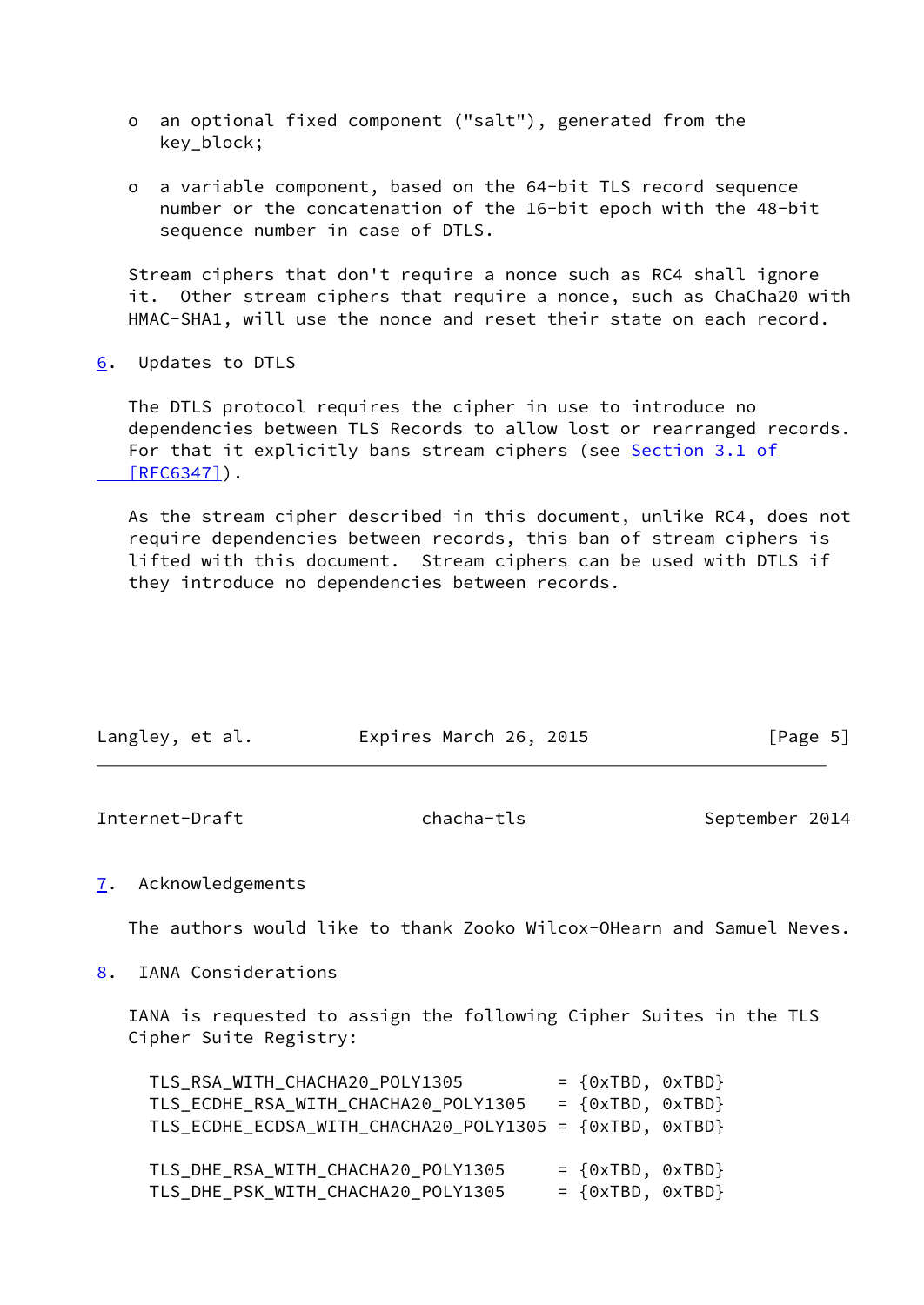| TLS PSK WITH CHACHA20 POLY1305       | $= \{0xTBD, 0xTBD\}$               |
|--------------------------------------|------------------------------------|
| TLS_ECDHE_PSK_WITH_CHACHA20_POLY1305 | $= \{0xTBD, 0xTBD\}$               |
| TLS_RSA_PSK_WITH_CHACHA20_POLY1305   | $= \{0xTBD, 0xTBD\}$               |
| TLS RSA WITH CHACHA20 SHA            | $= \{0xTBD, 0xTBD\}$               |
| TLS_ECDHE_RSA_WITH_CHACHA20_SHA      | $= \{0 \times TBD, 0 \times TBD\}$ |
| TLS_ECDHE_ECDSA_WITH_CHACHA20_SHA    | $= \{0 \times TBD, 0 \times TBD\}$ |
| TLS_DHE_RSA_WITH_CHACHA20_SHA        | $= \{0xTBD, 0xTBD\}$               |
| TLS DHE PSK WITH CHACHA20 SHA        | $= \{0xTBD, 0xTBD\}$               |
| TLS_PSK_WITH_CHACHA20_SHA            | $= \{0xTBD, 0xTBD\}$               |
| TLS_ECDHE_PSK_WITH_CHACHA20_SHA      | $= \{0xTBD, 0xTBD\}$               |
| TLS_RSA_PSK_WITH_CHACHA20_SHA        | $= \{0xTBD, 0xTBD\}$               |

<span id="page-6-0"></span>[9](#page-6-0). Security Considerations

 ChaCha20 follows the same basic principle as Salsa20, a cipher with significant security review [\[SALSA20-SECURITY](#page-8-6)][ESTREAM]. At the time of writing this document, there are no known significant security problems with either cipher, and ChaCha20 is shown to be more resistant in certain attacks than Salsa20 [[SALSA20-ATTACK](#page-8-7)]. Furthermore ChaCha20 was used as the core of the BLAKE hash function, a SHA3 finalist, that had received considerable cryptanalytic attention [[NIST-SHA3\]](#page-9-1).

 Poly1305 is designed to ensure that forged messages are rejected with a probability of  $1-(n/2^0102)$  for a 16\*n byte message, even after sending 2^64 legitimate messages.

 The cipher suites described in this document require that a nonce is never repeated under the same key. The design presented ensures that

| Langley, et al. | Expires March 26, 2015 | [Page 6] |
|-----------------|------------------------|----------|
|-----------------|------------------------|----------|

<span id="page-6-1"></span>Internet-Draft chacha-tls September 2014

 by using the TLS sequence number which is unique and does not wrap [\[RFC5246](https://datatracker.ietf.org/doc/pdf/rfc5246)].

 This document should not introduce any other security considerations than those that directly follow from the use of the stream cipher ChaCha20, the AEAD\_CHACHA20\_POLY1305 construction, and those that directly follow from introducing any set of stream cipher suites into TLS and DTLS (see also the Security Considerations section of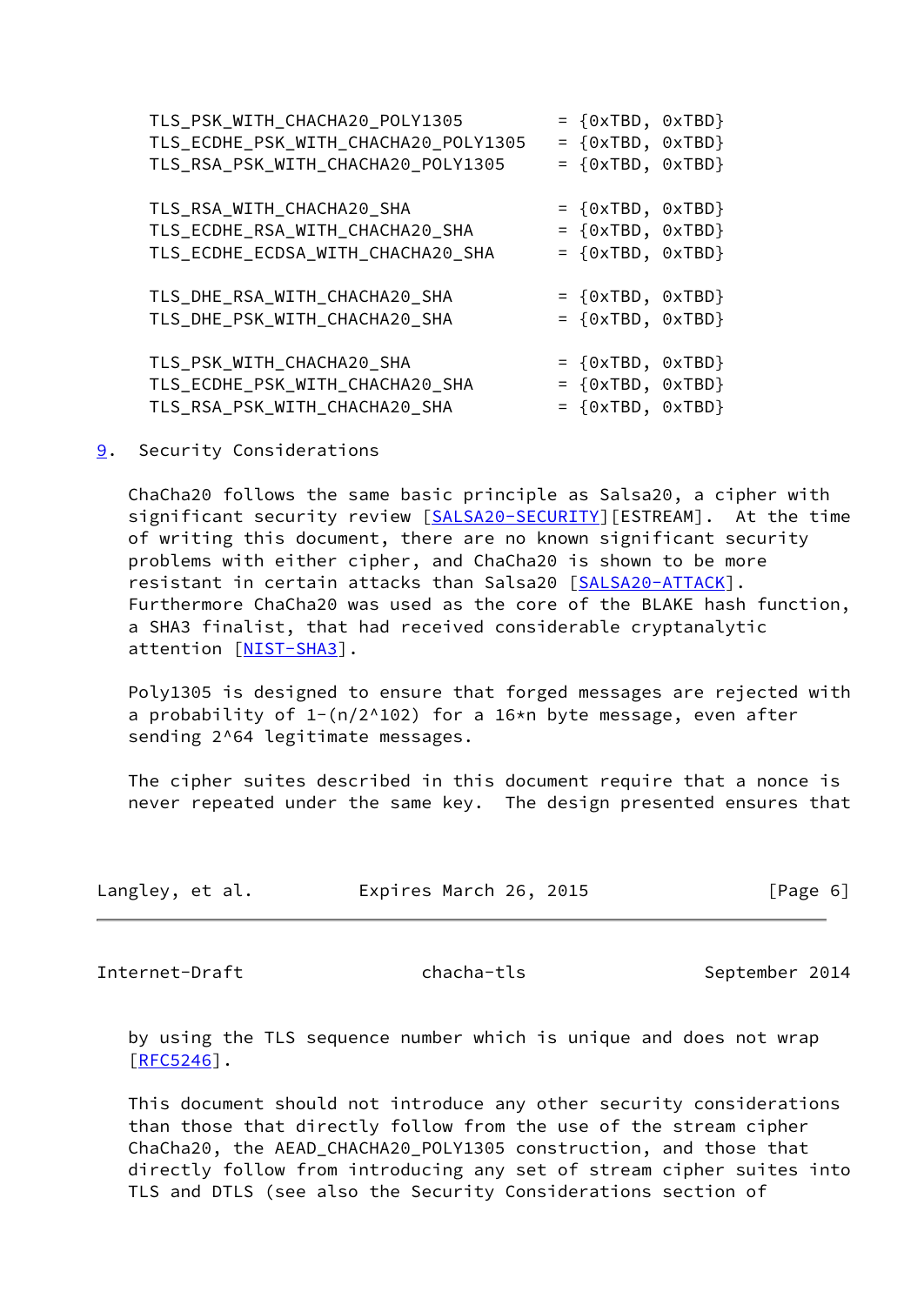[\[I-D.nir-cfrg-chacha20-poly1305](#page-7-4)]).

- <span id="page-7-0"></span>[10.](#page-7-0) References
- <span id="page-7-1"></span>[10.1](#page-7-1). Normative References
	- [RFC2246] Dierks, T. and C. Allen, "The TLS Protocol Version 1.0", [RFC 2246,](https://datatracker.ietf.org/doc/pdf/rfc2246) January 1999.
	- [RFC4346] Dierks, T. and E. Rescorla, "The Transport Layer Security (TLS) Protocol Version 1.1", [RFC 4346](https://datatracker.ietf.org/doc/pdf/rfc4346), April 2006.
	- [RFC4347] Rescorla, E. and N. Modadugu, "Datagram Transport Layer Security", [RFC 4347](https://datatracker.ietf.org/doc/pdf/rfc4347), April 2006.
	- [RFC4492] Blake-Wilson, S., Bolyard, N., Gupta, V., Hawk, C., and B. Moeller, "Elliptic Curve Cryptography (ECC) Cipher Suites for Transport Layer Security (TLS)", [RFC 4492](https://datatracker.ietf.org/doc/pdf/rfc4492), May 2006.
	- [RFC5246] Dierks, T. and E. Rescorla, "The Transport Layer Security (TLS) Protocol Version 1.2", [RFC 5246](https://datatracker.ietf.org/doc/pdf/rfc5246), August 2008.
	- [RFC5489] Badra, M. and I. Hajjeh, "ECDHE\_PSK Cipher Suites for Transport Layer Security (TLS)", [RFC 5489,](https://datatracker.ietf.org/doc/pdf/rfc5489) March 2009.
	- [RFC6234] Eastlake, D. and T. Hansen, "US Secure Hash Algorithms (SHA and SHA-based HMAC and HKDF)", [RFC 6234,](https://datatracker.ietf.org/doc/pdf/rfc6234) May 2011.
	- [RFC6347] Rescorla, E. and N. Modadugu, "Datagram Transport Layer Security Version 1.2", [RFC 6347](https://datatracker.ietf.org/doc/pdf/rfc6347), January 2012.
	- [I-D.nir-cfrg-chacha20-poly1305] Nir, Y. and A. Langley, "ChaCha20 and Poly1305 for IETF protocols", [draft-nir-cfrg-chacha20-poly1305-01](https://datatracker.ietf.org/doc/pdf/draft-nir-cfrg-chacha20-poly1305-01) (work in progress), January 2014.

<span id="page-7-4"></span>Langley, et al. Expires March 26, 2015 [Page 7]

<span id="page-7-3"></span>Internet-Draft chacha-tls September 2014

<span id="page-7-2"></span>[10.2](#page-7-2). Informative References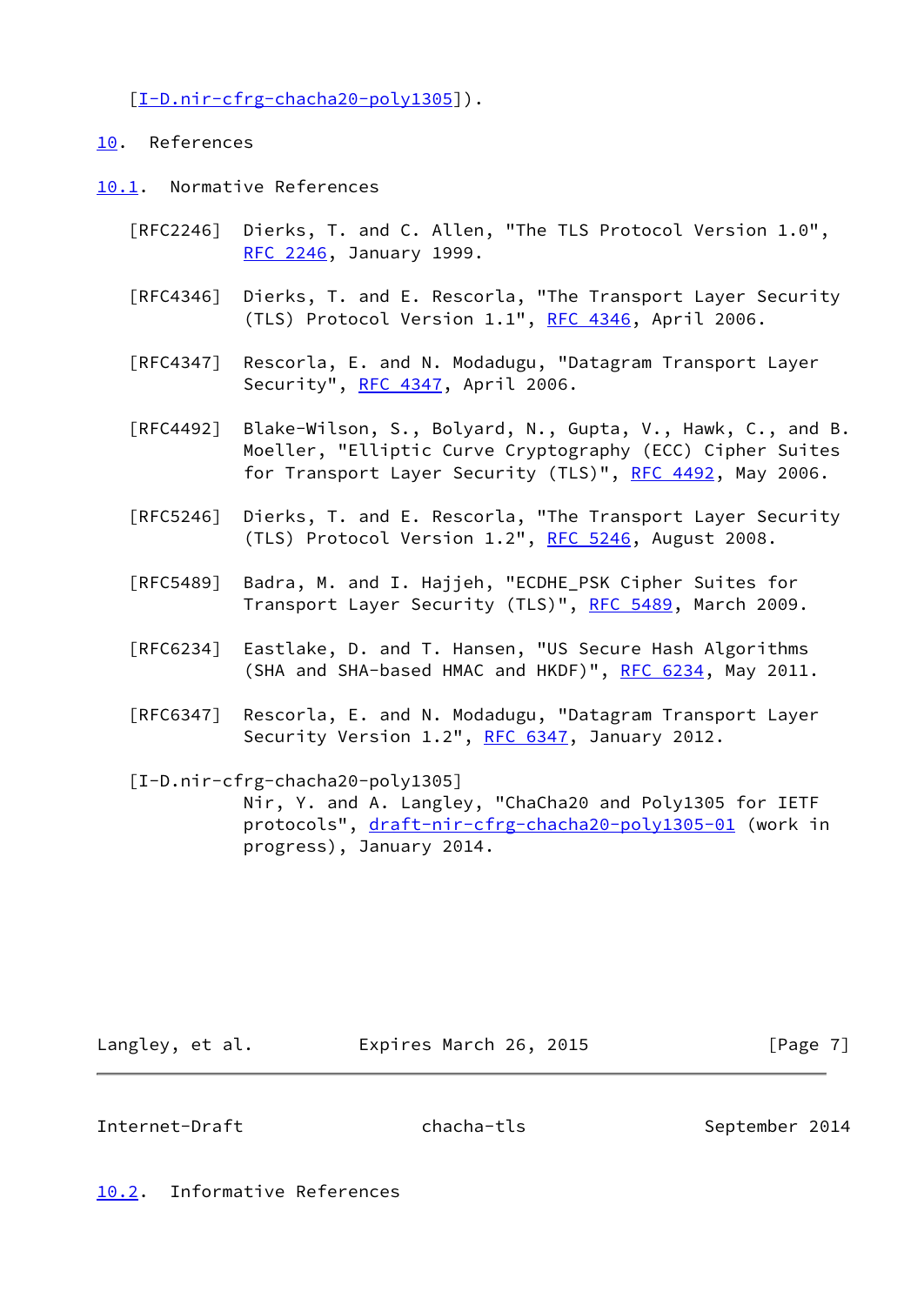- <span id="page-8-0"></span> [CHACHA] Bernstein, D., "ChaCha, a variant of Salsa20", January 2008, [<http://cr.yp.to/chacha/chacha-20080128.pdf>](http://cr.yp.to/chacha/chacha-20080128.pdf).
- <span id="page-8-5"></span> [POLY1305]
	- Bernstein, D., "The Poly1305-AES message-authentication code.", March 2005, <[http://cr.yp.to/mac/poly1305-20050329.pdf>](http://cr.yp.to/mac/poly1305-20050329.pdf).
- [RFC5116] McGrew, D., "An Interface and Algorithms for Authenticated Encryption", [RFC 5116](https://datatracker.ietf.org/doc/pdf/rfc5116), January 2008.

#### <span id="page-8-1"></span>[SALSA20SPEC]

 Bernstein, D., "Salsa20 specification", April 2005, <[http://cr.yp.to/snuffle/spec.pdf>](http://cr.yp.to/snuffle/spec.pdf).

 [RFC6101] Freier, A., Karlton, P., and P. Kocher, "The Secure Sockets Layer (SSL) Protocol Version 3.0", [RFC 6101](https://datatracker.ietf.org/doc/pdf/rfc6101), August 2011.

#### <span id="page-8-6"></span>[SALSA20-SECURITY]

 Bernstein, D., "Salsa20 security", April 2005, <[http://cr.yp.to/snuffle/security.pdf>](http://cr.yp.to/snuffle/security.pdf).

- <span id="page-8-2"></span> [ESTREAM] Babbage, S., DeCanniere, C., Cantenaut, A., Cid, C., Gilbert, H., Johansson, T., Parker, M., Preneel, B., Rijmen, V., and M. Robshaw, "The eSTREAM Portfolio (rev. 1)", September 2008, <<http://www.ecrypt.eu.org/stream/finallist.html>>.
- <span id="page-8-3"></span>[CBC-ATTACK]

 AlFardan, N. and K. Paterson, "Lucky Thirteen: Breaking the TLS and DTLS Record Protocols", IEEE Symposium on Security and Privacy , 2013.

#### <span id="page-8-4"></span>[RC4-ATTACK]

 Isobe, T., Ohigashi, T., Watanabe, Y., and M. Morii, "Full Plaintext Recovery Attack on Broadcast RC4", International Workshop on Fast Software Encryption , 2013.

## <span id="page-8-7"></span>[SALSA20-ATTACK]

 Aumasson, J-P., Fischer, S., Khazaei, S., Meier, W., and C. Rechberger, "New Features of Latin Dances: Analysis of Salsa, ChaCha, and Rumba", 2007, <[http://eprint.iacr.org/2007/472.pdf>](http://eprint.iacr.org/2007/472.pdf).